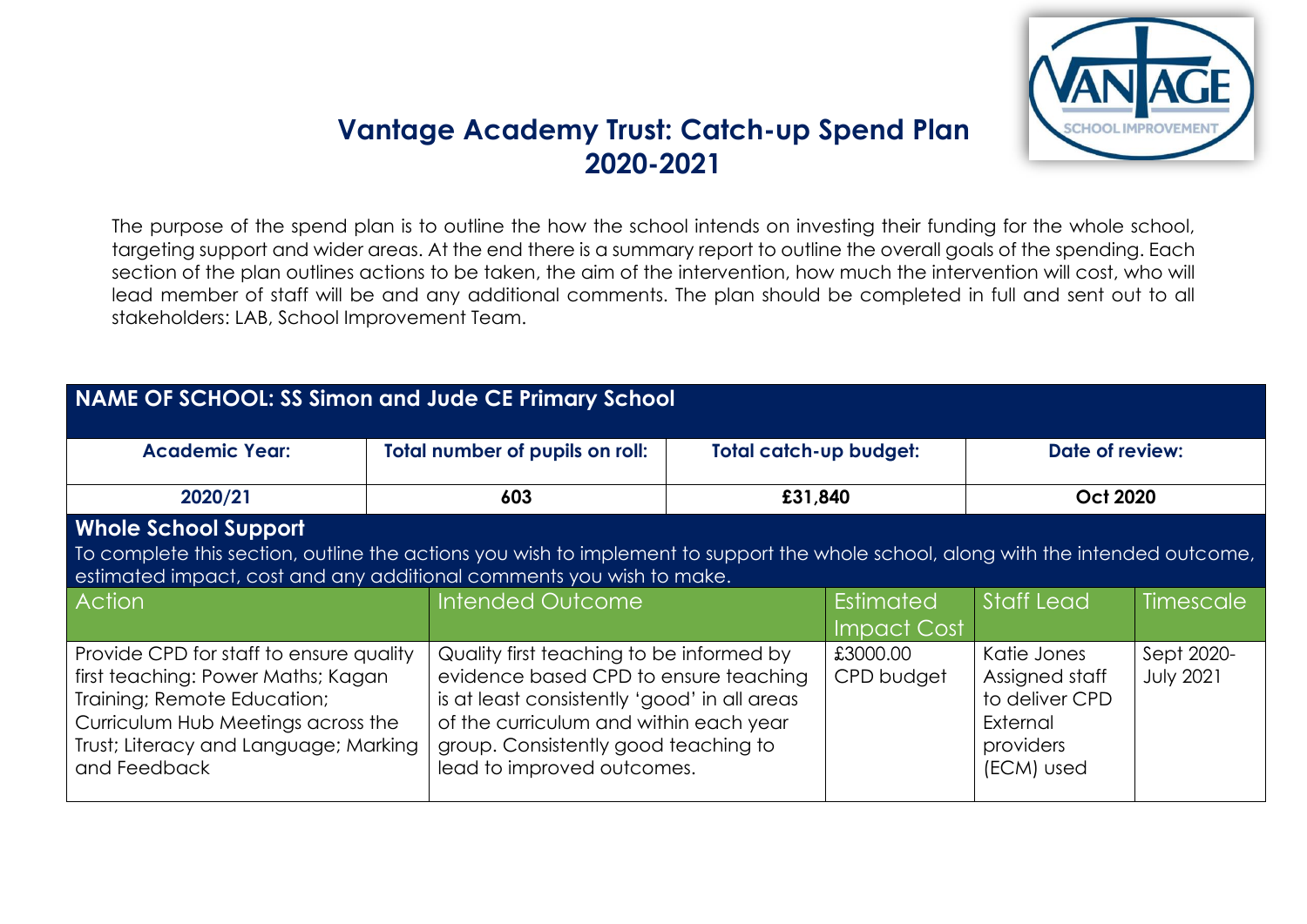|                                                                         |                                                                                                                                                                                                                                                                                                                                                      |                                      | where<br>appropriate.                                                       |                                                                 |
|-------------------------------------------------------------------------|------------------------------------------------------------------------------------------------------------------------------------------------------------------------------------------------------------------------------------------------------------------------------------------------------------------------------------------------------|--------------------------------------|-----------------------------------------------------------------------------|-----------------------------------------------------------------|
| Introduce new marking and<br>feedback policy                            | Gaps in learning to be identified and<br>addressed at the point of teaching to<br>ensure all pupils achieve the intended<br>learning intention.                                                                                                                                                                                                      | £0                                   | Katie Jones<br>Phase leaders<br>to monitor<br>application of<br>this policy | Sept 2020                                                       |
| Purchase NTS assessment for Reading<br>and Maths from Year 1 to Year 6. | Consistent approach to assessments<br>within each year group. School is able to<br>measure and track attainment and<br>progress for each individual pupil. Reports<br>within MARK will identify gaps in learning<br>at whole class/group/individual level.                                                                                           | £5000.00<br>Assessment<br>budget     | Katie Jones                                                                 | Sept 2020-<br><b>July 2021</b>                                  |
| Purchase Shine intervention tool.                                       | Effective use of MARK reporting tool to<br>identify gaps in learning linked to the<br>termly assessments. Shine Intervention tool<br>used to intervene and improve pupils'<br>learning, matched to their individual gaps<br>in learning. Learning sequences used<br>effectively by teachers / TAs to<br>accelerate progress in Reading and<br>Maths. | £600.00                              | Katie Jones                                                                 | Sept 2020 -<br>July 2021 in<br>line with<br>assessment<br>cycle |
| Increase licences for Learning by<br>Questions online tool.             | 5 licences purchased to allow for wider<br>use of LBQ by Year 2 to Year 6 pupils in<br>order to increase engagement,<br>motivation and outcomes. Effective<br>analysis of pupils' responses used to<br>provide targeted interventions and<br>support where needed. Also provides<br>high quality blended and remote learning                         | £1875.00<br>(3 year<br>subscription) | James<br>Winteringham                                                       | Sept 2020 -<br><b>July 2023</b>                                 |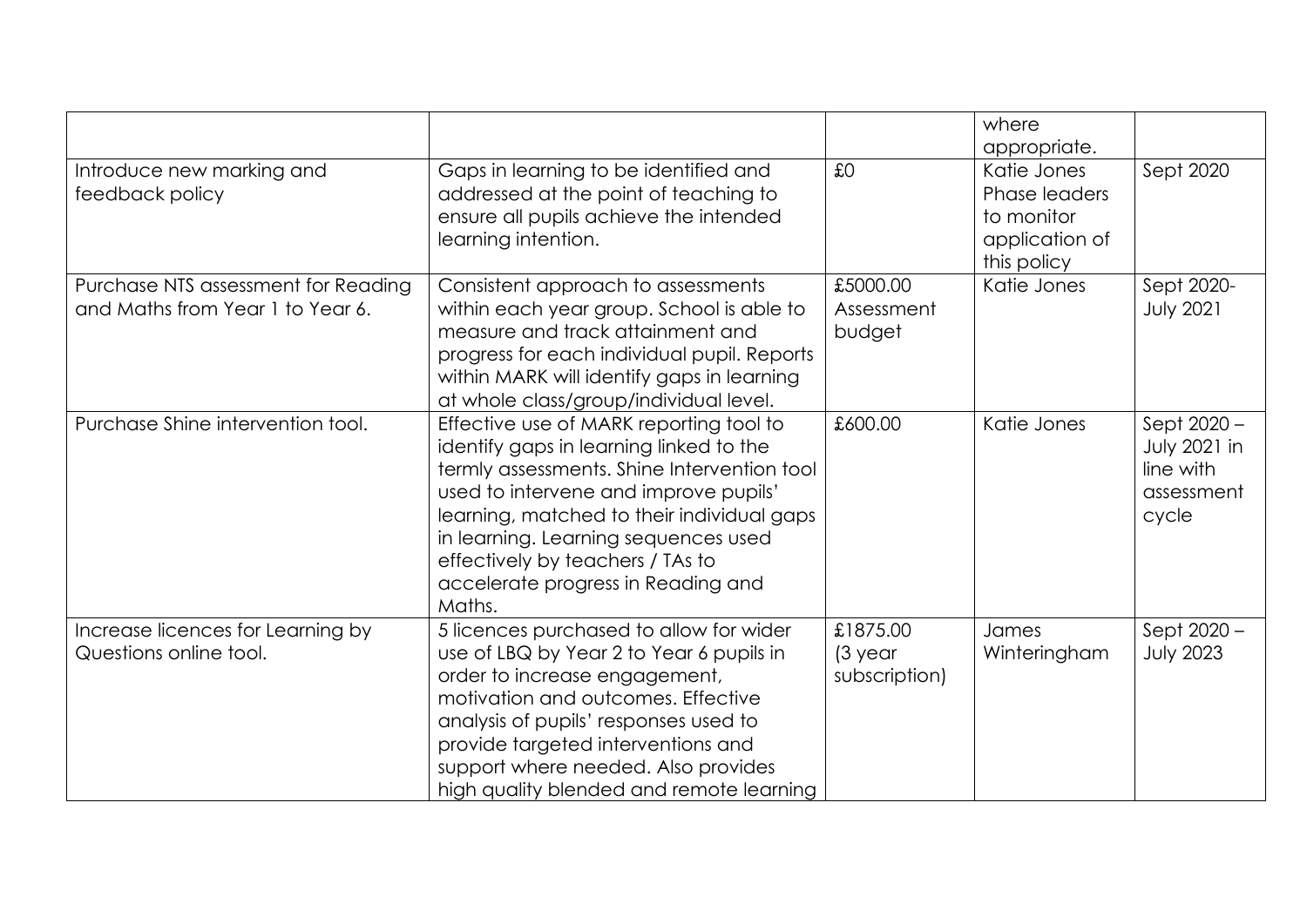|                                                                                                                                 | for all pupils, ensuring full curriculum<br>coverage of year group objectives.                                                                                                                                                                                                                                                                                                                                        |           |                                 |                 |
|---------------------------------------------------------------------------------------------------------------------------------|-----------------------------------------------------------------------------------------------------------------------------------------------------------------------------------------------------------------------------------------------------------------------------------------------------------------------------------------------------------------------------------------------------------------------|-----------|---------------------------------|-----------------|
| Purchase Bug Club Whole School<br>subscription                                                                                  | To provide all pupils access to reading<br>books which are matched to their<br>reading and comprehension age, both at<br>school and at home.                                                                                                                                                                                                                                                                          | £1119.20  | Katie Jones /<br>Teaching staff | <b>Nov 2020</b> |
| Purchase Bug Club Phonics                                                                                                       | To build pupils' confidence and<br>enjoyment of reading at the start of their<br>reading journey. To supplement the<br>school's existing phonics programme with<br>interactive resources that provide high<br>quality blended and remote learning.                                                                                                                                                                    | £239.20   | Katie Jones /<br>Teaching staff | <b>Nov 2020</b> |
| Purchase 10.1 inch Kindle Fire and<br>protective cases                                                                          | To ensure EY/KS1 pupils have access to<br>online learning both in school and at<br>home. To increase access to online<br>learning platforms such as phonics play;<br>active learn to increase engagement<br>and pupils' confidence.                                                                                                                                                                                   | £14764.95 | Katie Jones /<br>Teaching staff | Jan 2021        |
| Develop the teaching of grammar<br>and spelling by purchasing 'Grammar<br>and Spelling Bug' through the Active<br>Learn website | To support pupils in understanding and<br>applying grammar and spelling skills<br>successfully. To provide engaging<br>practice games to motivate pupils to<br>revisit concepts again and again to<br>secure mastery. Instant feedback to<br>pupils will rectify misconceptions and<br>further develop understanding. Effective<br>use of diagnostic assessments will enable<br>teachers to address gaps in learning. | £247.20   | Katie Jones /<br>Teaching staff | <b>Nov 2020</b> |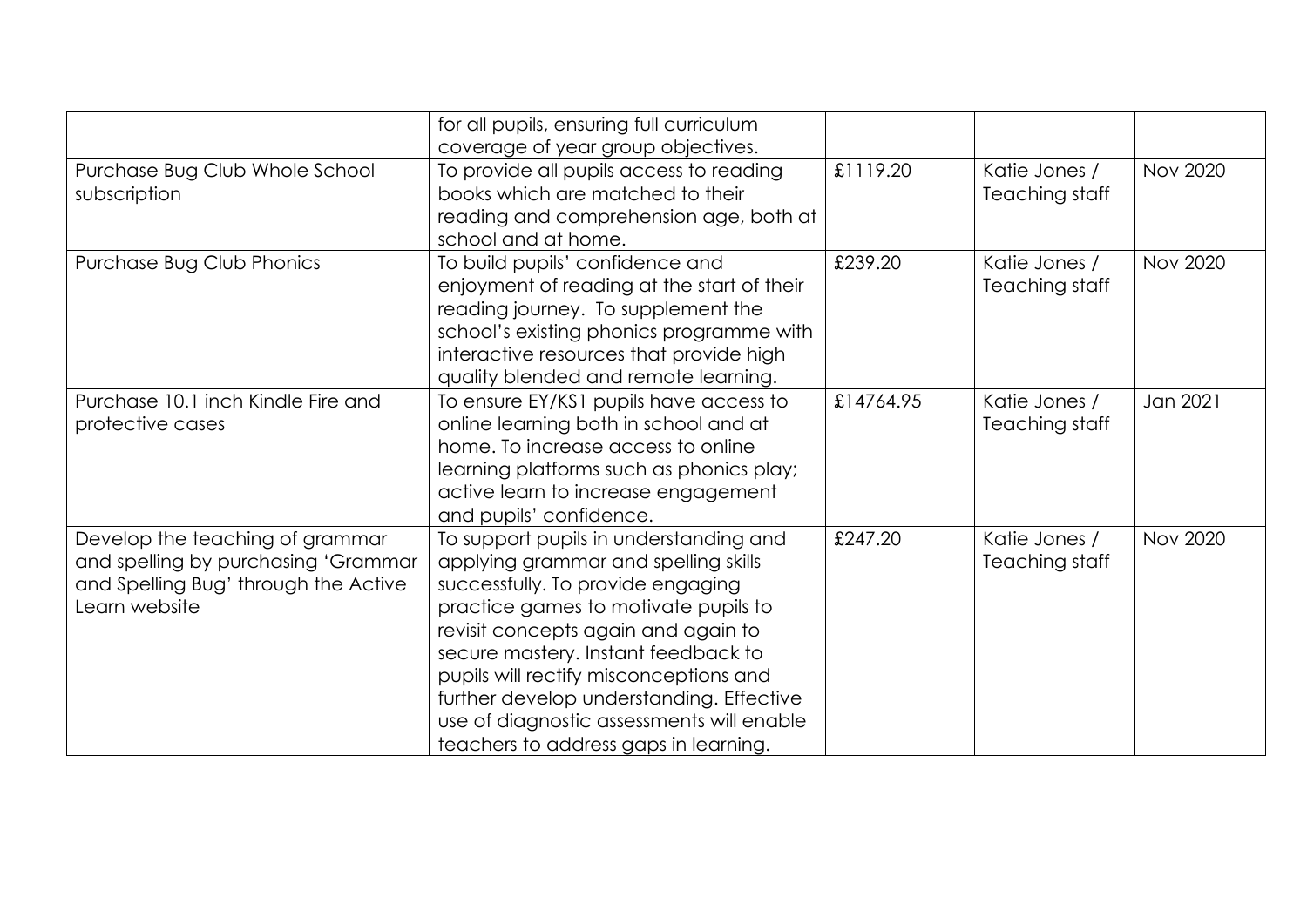| Support student and staff knowledge<br>through the continued development<br>of knowledge organisers. | Curriculum leads to devise knowledge<br>organisers to provide a clear progression<br>of KSU for pupils and staff.                                                                                                                                                                                            | £0       | Subject leaders                   | Sept 2020 -<br><b>July 2021</b> |
|------------------------------------------------------------------------------------------------------|--------------------------------------------------------------------------------------------------------------------------------------------------------------------------------------------------------------------------------------------------------------------------------------------------------------|----------|-----------------------------------|---------------------------------|
| Provide high quality remote learning<br>for all pupils.                                              | All staff are competent and trained in<br>how to provide high quality remote<br>learning for all pupils, ensuring elements<br>of effective teaching are present (clear<br>explanations, scaffolding, feedback etc)                                                                                           | £0       | Michael<br>Cranage<br>Luke Briggs | Nov 2020                        |
| Purchase additional reading books to<br>supplement the reading scheme in<br>school.                  | Pupils are provided with more<br>opportunities to consolidate their reading<br>skills by reading a range of both fiction<br>and non-fiction books at the same<br>standard. This allows pupils to read at an<br>instructional level, improving their fluency<br>before moving onto more challenging<br>reads. | £3047.20 | Liz McMenamin<br>Louise Holland   | May 2020                        |
|                                                                                                      |                                                                                                                                                                                                                                                                                                              |          | <b>Total spend</b>                | £21892.75                       |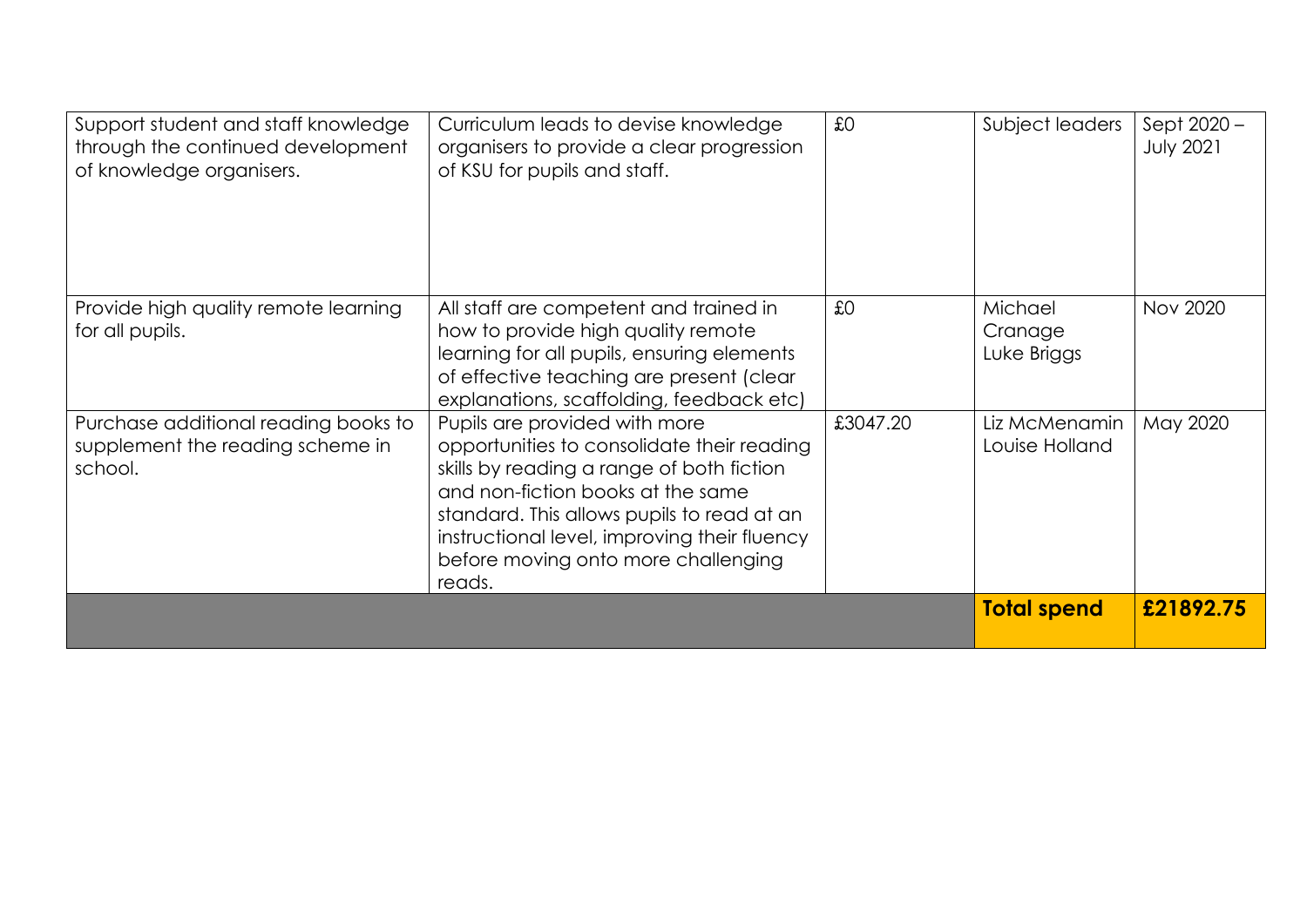## **Targeted Support**

To complete this section, outline the actions you wish to implement to support the whole school, along with the intended outcome, estimated impact, cost and any additional comments you wish to make.

| Action                                                                                        | Intended Outcome                                                                                                                                                                                                                             | Estimated<br><b>Impact Cost</b> | <b>Staff Lead</b>               | Timescale                       |
|-----------------------------------------------------------------------------------------------|----------------------------------------------------------------------------------------------------------------------------------------------------------------------------------------------------------------------------------------------|---------------------------------|---------------------------------|---------------------------------|
| Build vocabulary by purchasing 'Early<br>Language Booster' and 'Nursery<br>Language Booster'. | Language levels in Nursery and<br>Reception to be increased through the<br>effective use of LEGO Education Story<br>Tales. Targeted pupils to receive<br>intervention delivered by teacher / TA.                                             | £263.18                         | Louise Holland                  | Sept 2020 -<br><b>July 2021</b> |
| Register for Nuffield Early Language<br>Programme                                             | To embark on a 20-week targeted<br>programme to improve the oral<br>language skills of pupils aged 4 to 5.<br>Identified staff to receive high quality<br>training linked to the delivery of the<br>programme.                               | £0                              | Louise Holland                  | Jan 2021                        |
| Close literacy and vocabulary gap                                                             | Provide all KS2 pupils with a multimodal<br>learning experience where they master<br>new vocabulary in context thus<br>encouraging reading. Pupils will meet the<br>language demands of the curriculum<br>enabling them to thrive in school. | £1755.19                        | Katie Jones                     | Jan 2021                        |
| Build vocabulary by purchasing<br>'Shared Reading' through the Active<br>Learn platform       | To increase reading for pleasure and<br>build cross curricular vocabulary                                                                                                                                                                    | £279.20                         | Katie Jones /<br>Teaching staff | <b>Nov 2020</b>                 |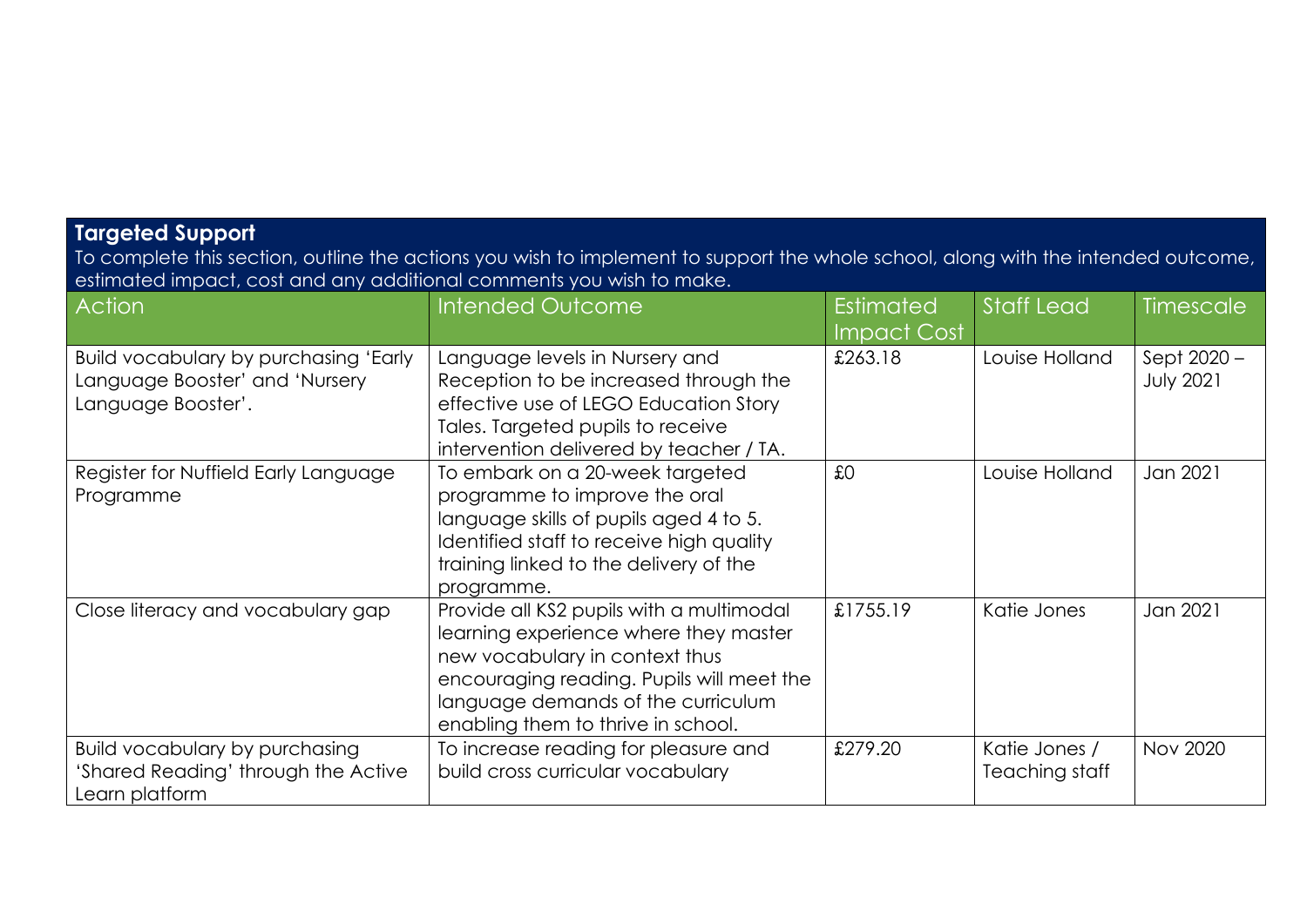|                                                                         | acquisition by eBook versions and lesson<br>plans to make closing the word gap<br>effortless and enjoyable for Year 1/2<br>pupils.                                                                                                                                                                                                                                                                                  |                                                    |                                                                                                                 |            |
|-------------------------------------------------------------------------|---------------------------------------------------------------------------------------------------------------------------------------------------------------------------------------------------------------------------------------------------------------------------------------------------------------------------------------------------------------------------------------------------------------------|----------------------------------------------------|-----------------------------------------------------------------------------------------------------------------|------------|
| Develop communication across<br>cultures by purchasing Flash<br>Academy | Pupils new to English or English learning<br>pupils will have access to picture-based<br>online learning that will enable them to<br>transition into the English language thus<br>accessing learning within the classroom.<br>Diagnostic assessments will provide a<br>detailed baseline of pupils' proficiency in<br>English, tracking progress as they move<br>through the programme. (100 licences)              | £1800.00                                           | Katie Jones                                                                                                     | Jan 2021   |
| Purchase Ladywood Outreach<br>Service intervention package              | Identified SEND pupils to receive focused,<br>high quality intervention delivered by<br>Ladywood Outreach Service to ensure<br>gaps in learning are addressed on an<br>individual level, ensuring pupils continue<br>to make progress towards their EHCP<br>learning outcomes.                                                                                                                                      | £1950.00                                           | <b>Elaine Davies</b>                                                                                            | Jan 2021   |
| Become an Elklan Communication<br>Friendly Setting                      | All staff gain significantly improved<br>knowledge and confidence in SCLN.<br>Pupils make statistically significant<br>progress in receptive and expressive<br>language, resulting in unwanted<br>behaviours linked to poor communication<br>being eradicated. Quality first teaching is<br>accelerated by enhanced question<br>differentiation, independent learning and<br>social interaction. The school retains | £1340.00 (Early<br>Years)<br>£2576.50<br>(Primary) | <b>Emily Curley</b><br><b>Victoria Platt</b><br>Ellen Wightman<br>Sabana Abadi<br>Abby Kakoullis<br>Julie Brown | March 2021 |